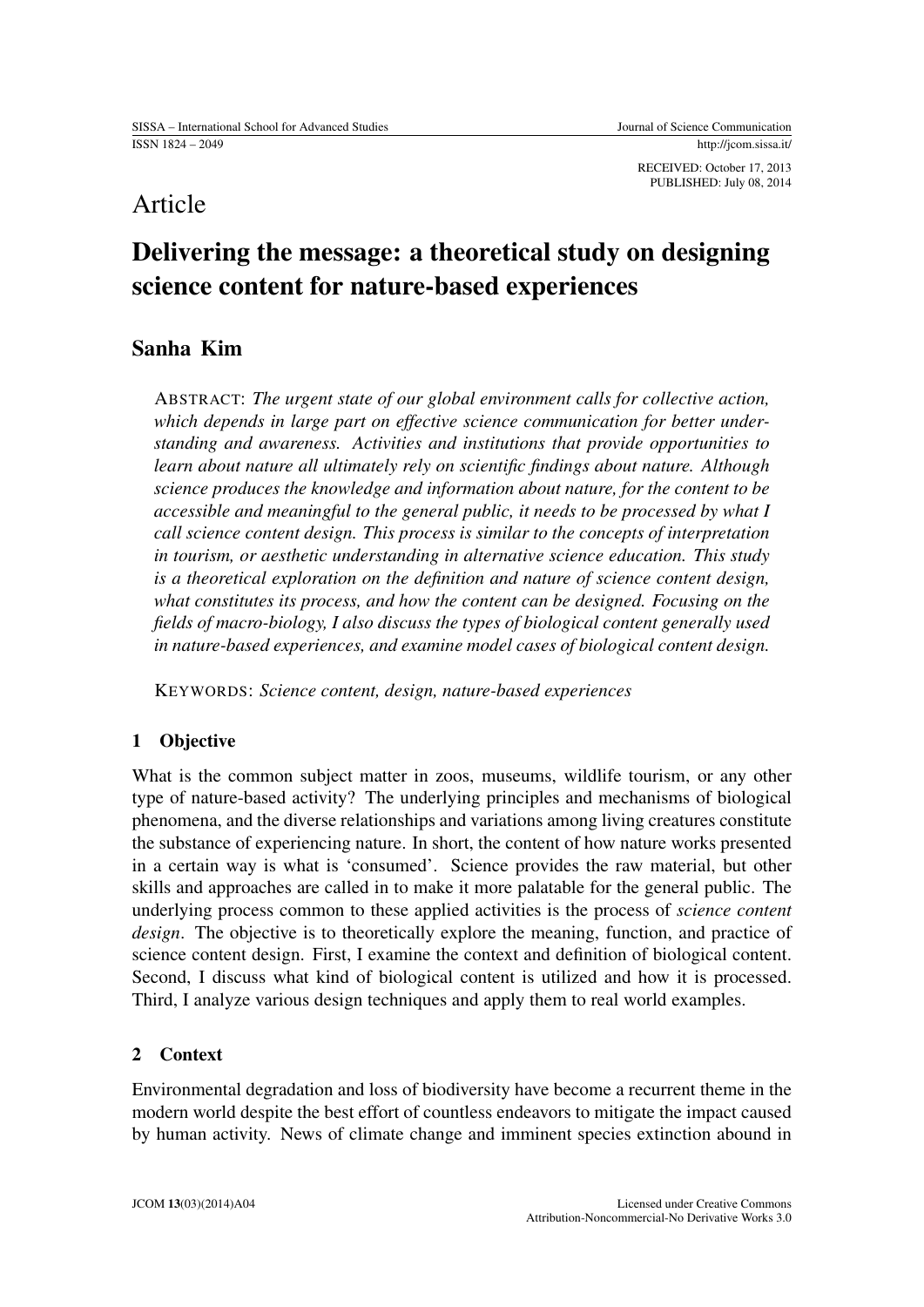the media but still fails to attract the sufficient amount of attention and support it desperately needs. Although overall awareness is growing, urgent conservation messages frequently find themselves perceived as irrelevant, repetitive, and even boring. Science alone will simply not do the job. Providing people with interesting, enjoyable, and compelling stimuli about the natural world, as opposed to mere factual information, is critical in bringing desirable changes in attitude and behavior [\[1\]](#page-14-0). The same applies to any type of nature-based activity where the goal of balancing environmental integrity and human needs hinges on inducing the latter to agree with, or even demand, the former [\[2\]](#page-14-1). Real communication and persuasion has to be achieved.

For many people nature, or more specifically wildlife, is already a major source of attraction as evidenced in the sharp rise of demand for recreation or entertainment in nature or through nature-themed services [\[3\]](#page-14-2). Museums, zoos and aquariums, nature parks and reserves etc., all strive to offer programs that aim to enrich and enliven the visitor's experience. Such activities usually include a significant element of education that urge the participant to engage with the subject at hand both intellectually and emotionally. Research shows that visitors generally enjoy and value this aspect of the nature experience, and view learning and discovery as an integral part of the entertainment [\[4–](#page-14-3)[6\]](#page-14-4). Thus, the perceived lack of responsiveness towards some environmental issues may be due to an inability to capitalize on an existing potential. Harnessing one's interest, motivation, and receptivity while delivering sound information is vital in making an individual more appreciative and understanding of the natural world and its value.

#### 3 Presenting the natural world

To exploit the inspirational powers of the natural world we need to begin with the science that concerns it. Everything we experientially derive from nature will ultimately depend on and be limited by what we know about it. Biology is usually bestowed as the relevant academic field or reference base to the content of many nature-based activities. For practical purposes of this study, we limit the notion of science to biology, focusing on the so-called macro-biology fields such as behavior, ecology, or evolutionary biology. It is the type of wildlife or organism-oriented experiences of nature concerned with macrobiology, by large, that are the most popular and accessible. The subject matter of this area of biology is distinct from other scientific disciplines in that it has direct public appeal. Animals, plants, and their diverse interactions are used widely as characters, motifs, and objects, in all forms of communicative media. Nonetheless, familiarity itself does not foster scientific understanding or convey biological content. Indeed familiarity can also pose difficulties when it strengthens stereotypes or preconceptions. The delivering of knowledge requires some sort of 'processing' and 'presentation' in order to fulfill its goal.

The need of stimulating interest while educating about nature has long been recognized in the wildlife tourism research literature centering on the concept of 'interpretation'. Interpretation is the process of communication that helps people make sense of, understand, and appreciate the significance of a place, object, or phenomena [\[7,](#page-14-5) [8\]](#page-14-6). The term was first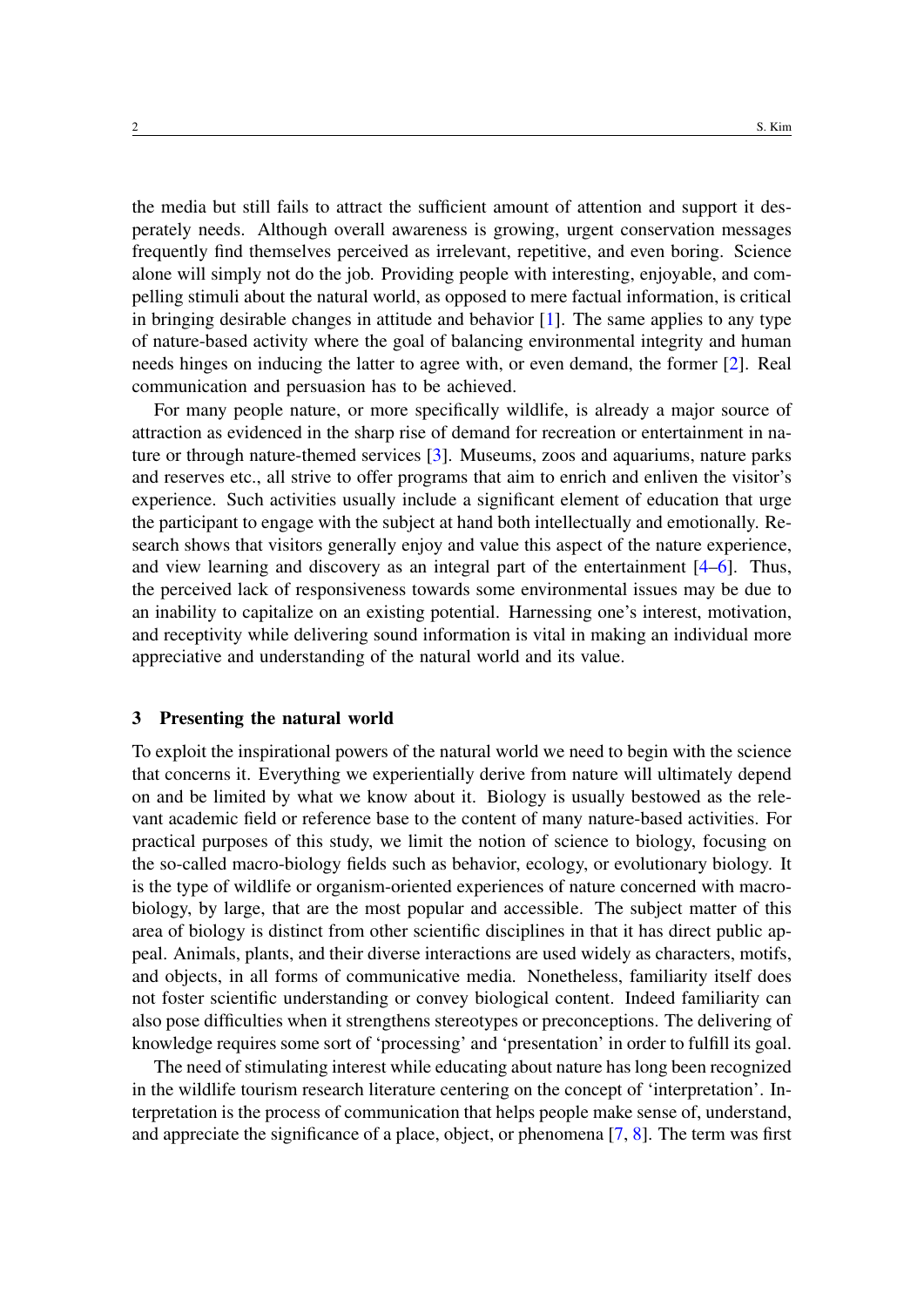defined in this sense by Tilden (1977) as "an educational activity which aims to reveal meanings and relationships through the use of original objects, by first hand experience, and by illustrative media, rather than simply to communicate factual information" [\[9\]](#page-14-7). It also refers to the skills, practice or profession of the educational process or enlightenment experience [\[10\]](#page-14-8), and aims to 'open the minds of people' so they are receptive to the world's signals [\[11\]](#page-14-9). The effectiveness of the communication, and not only the process itself, is a major concern of interpretation as can seen in cases where environmental interpretation is widely used as a visitor management strategy to reduce negative impacts [\[4,](#page-14-3) [12,](#page-14-10) [13\]](#page-14-11). Interpretation can be performed via static media such as signs, information panels, brochures, as well as through more dynamic forms such as guided tours, interactive displays and exhibitions. The common meaning of the word 'interpretation', as in translating one language into another, is also an apt analogy to the concept in the sense that interpretation turns technical or professional scientific information into comprehensible or 'digestible' material.

Similar concepts appear in the education literature in the form of 'aesthetic understanding', which advocates the role that aesthetic experience plays in science learning. Under this view, science learning is best achieved as an integrated act that allows blending of cognitive and discursive understanding with affective and artistic ways-of-knowing [\[14\]](#page-14-12). This perspective draws heavily from Dewey's ideas on aesthetic theory and the significance of experience in the learning context. Dewey (1934) asserted that an aesthetic experience occurs when "the material experienced runs its course to fulfillment [\[15\]](#page-14-13). Only then is it integrated within and demarcated in the general stream of experience from other experiences." As summarized by Girod & Wong (2002), it is a "negotiated process between action and undergoing that ends in expanded perception" [\[16\]](#page-14-14). This kind of experience is transformative, unifying, compelling and dramatic in its quality and allows the experiencing individual to rearrange and reconstruct one's own perception and value about the world [\[17,](#page-14-15) [18\]](#page-14-16). In short, one's relationship with the world is transformed [\[19\]](#page-14-17). When applied to science education, it brings out an understanding of content and empowerment of scientific thinking at the same time [\[14\]](#page-14-12). Here, the teaching of science is actively seeking a merger with the arts to produce an emotionally charged experience by which the educative goals are attained [\[20\]](#page-14-18). Techniques related to the artistic crafting of science education are recommended as practical methodology and have been put to test with students for empirical evaluation of this learning model [\[16,](#page-14-14) [21\]](#page-14-19).

#### 4 Approaching biological knowledge as content

#### *4.1 Informed aesthetics of nature*

Undertaking the task of making the natural world more appealing to the masses is in part a response to current environmental urgency, but an artistic take on biological findings is by no means novel, nor a forced makeover for marketing an otherwise unaesthetic field. Ranging from simple depictions of fauna and flora to intricate experimental inter-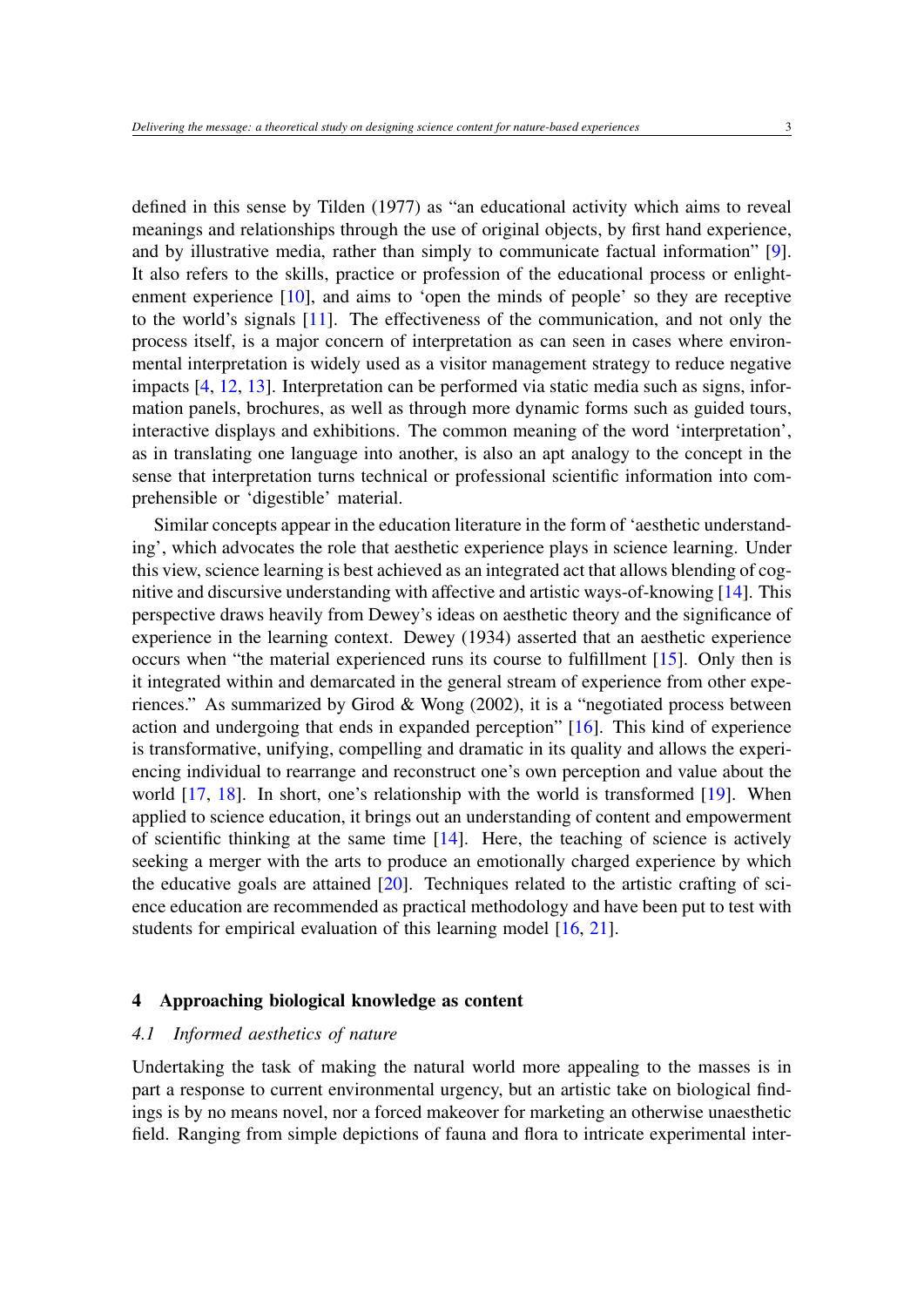playing between the arts and sciences, biological phenomena and principles have always been a constant theme of creative works. Ernst Haeckel's early drawings of radiolarians that combine scientific observation and visual artistry may be the best-known example of artwork by a biologist [\[22\]](#page-14-20), but numerous other works by scientists and artists, or hybrids of both professions, showcase the myriad ways biological themes can be explored artistically [\[23,](#page-14-21) [24\]](#page-14-22). The aesthetics so readily evoked when experiencing living forms prompted the eminent biologist E.O. Wilson (1984) to coin the term 'biophilia' which claims that we possess an innate tendency to focus on life and lifelike processes, of which aesthetic pleasure and emotional enticement towards nature is the central issue [\[25,](#page-14-23) [26\]](#page-15-0). The term *aesthetic* here, and throughout this paper, is not restricted to a type of valuation perspective on nature [\[27\]](#page-15-1) but refers more widely to any sensual emotional, spiritual dimension associated with experiencing nature. With the capacity to be interested, thrilled, and moved by nature, we can appreciate the wild *via* the 'aesthetic route', a path guided by our aesthetic sensitivity but also enhanced by a greater cognitive understanding [\[28\]](#page-15-2). When an aesthetic experience of nature is enriched with intellectual advancement, or vice versa, the result is invariably synergistic. The combination, or merging, between scientific content and artistic interpretation is potent and popular but surprisingly understudied in terms of what are the properties of biological content, how is it processed, and which factors are relevant.

#### *4.2 The nature of biological content*

Content is commonly defined as "the matter dealt with in a field of study" or more simply "something contained" [\[29\]](#page-15-3). In the present context, biological content are the observations, measurements, recordings, analyses, explanations, statements, models and other representations of life in nature in the field of biology. Accounts of content are generally given in the context of communication, where content is the 'message' in the signal that is exchanged. Traditional communication theory, however, concerns itself more with quantitatively explaining the transfer of information and the form in which content is embodied rather than the nature of content itself [\[30,](#page-15-4) [31\]](#page-15-5). The notion of information content relevant to this study is in the ordinary, semantic sense of the word which refers to what is contained in the signal, the form assumed by information content, but not limited to as content also depends on the receiver's detecting and extracting abilities. Any part of an information comprises its content but does not necessarily dictate what exactly is *the* content, and information can greatly exceed the conventional meaning of a signal according to how able the recipient is at 'reading the signs' [\[31\]](#page-15-5). Thus, content should be conceptually distinguished from *meaning* as well as terms such as *value* or *knowledge*. While there may be, say, value embedded as content it does not naturally follow that the value will be conveyed upon receiving the signal. Although content is reliant and checked by the physical features of the signal, it is not strictly determined and can expand or transform when subjected to appropriate 'exploitation'. This somewhat relative nature of content is reflected in Ackoff's (1989) system of hierarchy, which classifies content into data, infor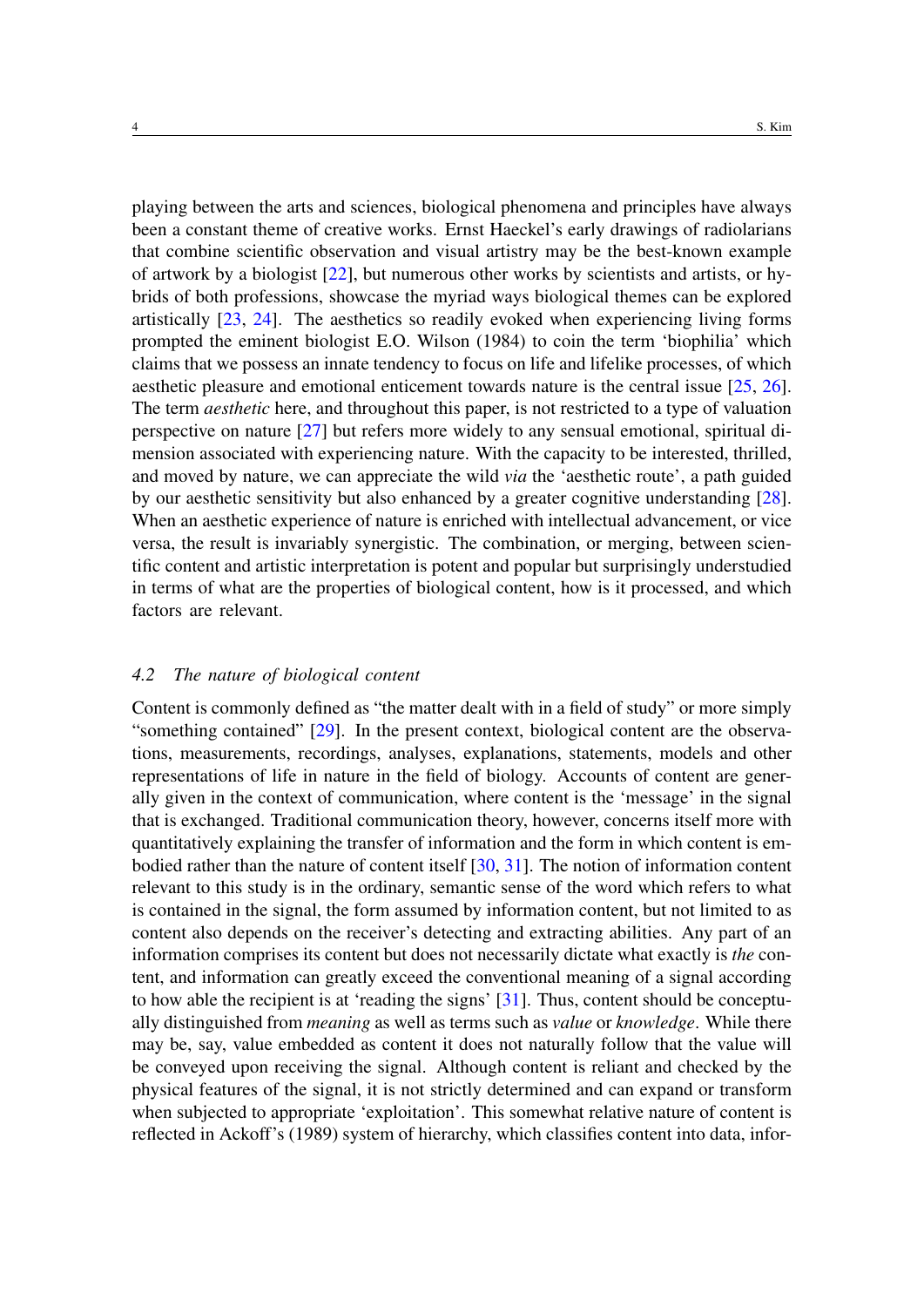mation, knowledge, understanding and wisdom (information here is used in the narrow sense, as opposed to information theory) [\[32\]](#page-15-6). Through an increasing level of organizational and relational processing, raw and meaningless data are gradually elevated to higher forms of content, ultimately reaching the status of wisdom.

Biological content is no exception to this principle. Science content of nature arises from generating fragmentary data, exposing the information to systematical and critical evaluation, and confirming or rejecting hypotheses and theories. As with content in general, a skillful interpreter will more efficiently glean content from a given piece of biological information, which in many cases will be a biologist. However, skill in *recognizing* content does not solely rely on academic expertise. The realized potentiality of content will also depend on the *ability to make aesthetic sense* on part of the observer. A typical behavior of an animal may not appear noteworthy to the seasoned scientist, but nonetheless may prove to be inspiring when identified and elegantly coupled with cultural significance or sentiment. This does not mean biology should be open to amendment by the arts *as a science*, but does suggest that the aesthetic view is as important as the scientific view when utilizing biology *as a content source* for designing experiences of wildlife and nature.

Another reason why an aesthetic approach is important is due to the intimate relationship between content and form. Content cannot exist but in some form or other, but as in Hegelian aesthetics, it is the particular relationship between content and form that defines the manifestations of art forms [\[33\]](#page-15-7). How well an idea is combined with a mode of expression in varying degrees, or the *appropriateness* of a thing's content and form to each other is the criteria of aesthetic quality [\[34\]](#page-15-8). Such judgments of quality apply equally to forms containing biological content that are designed to communicate sciencebased ideas of nature. In the case of biological content, the question is not whether a work is good art or not, but whether the interesting points of scientific significance has been appropriately paired with the right method of presentation so that the 'appeal is captured'. By approaching biological content from an aesthetic perspective it is able to exercise such judgment on quality, as content is not causally ascribed to form [\[34\]](#page-15-8). This notion of combination may have the effect of creating a clear-cut distinction and operational relationship between content and form. To the contrary, although conceptually distinguished, "content is not only *what* is presented but also *how* it is presented, and in what context" [\[35\]](#page-15-9). Additionally, the advent of new media with multimodal interfaces further challenges the traditional concept of content. Modern interfaces not only display content but also shape how content is perceived and experienced by the user. Interactive systems used frequently nowadays in nature-based experiences are designed for a certain way of sensing in a certain kind of environment, and "by presenting information in a specific manner or medium, the interface designer defines the way this interface shapes this point-of-view" [\[36\]](#page-15-10). To the extent content depends on our ability to make sense of it, the interface of the content experience also constitutes content. Thus, being the creator of biological content entails assuming the role of the interface and presentation designer, as well as being the producer of biological knowledge.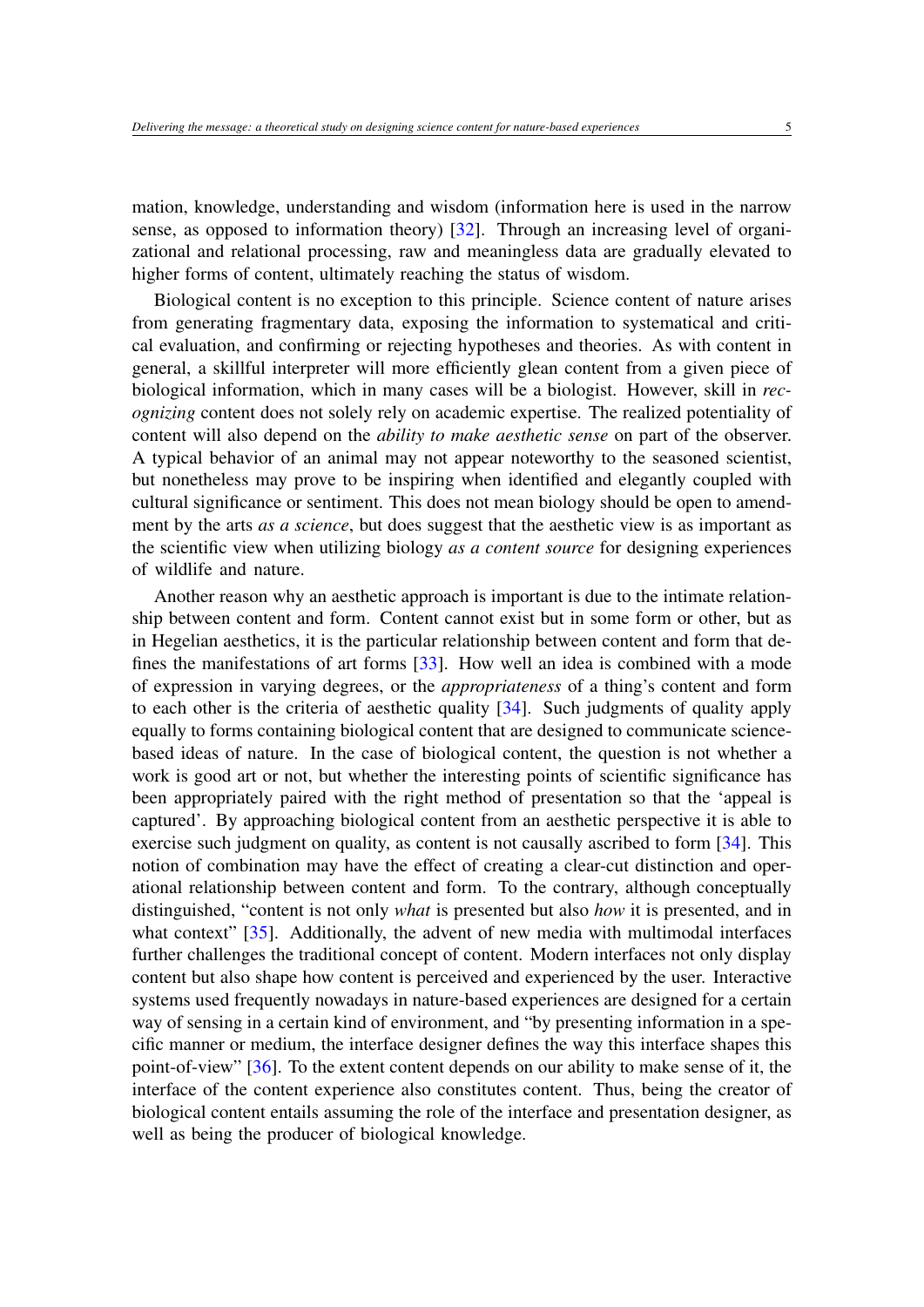Furthermore, it is often the case that people make sense of biological content through social interaction, which creates yet another dimension for design. Visitor research has shown that dialogue and questioning are critical tools for exploring and understanding scientific content in exhibit settings [\[37,](#page-15-11) [38\]](#page-15-12). Group experience is the norm for most kinds of biological content, so the kind of social engagement that take place can directly impact learning and interpreting [\[39\]](#page-15-13). Without taking into account of the socio-cultural perspective, even a well designed content may fail to register.

#### 5 Science content design

Nature-based activity relies on content derived from what we know about nature. Science is the primary producer of data, information, and knowledge about nature. Science content, including the form it is contained in, is brought about through design. What then, is science content design? It is the process of applying design thinking and technique to the content of science, in our case biology, to render the content compatible with the medium that embodies it and maximize the purported effect of the activity utilizing the content. Design here is not used in the traditional sense as the conception of visual form [\[40\]](#page-15-14), but in the more encompassing meaning as the thought and making of objects, communication, organized activities, complex systems and environments [\[41\]](#page-15-15). Although the practice of science content design is prevalent in any kind of nature-based activity, the act of processing information to yield content appears to be performed almost automatically or unnoticed by its practitioners. Even less recognized is the role of science itself in shaping content and its presentation. Typically, the designer is called in to work on 'untreated' scientific material *after* the organizer decides on the theme and scope of the nature-based activity. It is a unidirectional approach of applying design as a late polishing step, rather than incorporating design principles from the beginning of content sourcing. As discussed previously with regard to the nature of content, the amount of meaningful or useful content derivable in a given amount of information depends heavily on the capacity of the user. Thus, the more dimensions the observer is aware of the more content can be developed or 'discovered'. The science content design approach allows the content to be generated from both the scientific and artistic perspectives so that the strength and sensitivities of both viewpoints are functional and interactive with each other.

As depicted in Figure [1,](#page-6-0) I propose a process of designing science content. First, the theme or subject of the intended content is selected. This first step is to adjust the focus of the content so that its takeaway message is clearly resolved. Selection need not pinpoint to a single factual statement; the totality of the necessary information should be the unit of selection. Second, the boundary or scope of the selected theme is demarcated. Knowledge is endlessly embedded in and linked to other knowledge, and by demarcating the extent of the content an operational frame is set. Third, research results about the subject are reviewed and interpreted to reach various levels of generalization. In reality, any research topic is constantly subject to ongoing debate and refutation. Without smoothing out the lines of the academic landscape to some degree, the state of the knowledge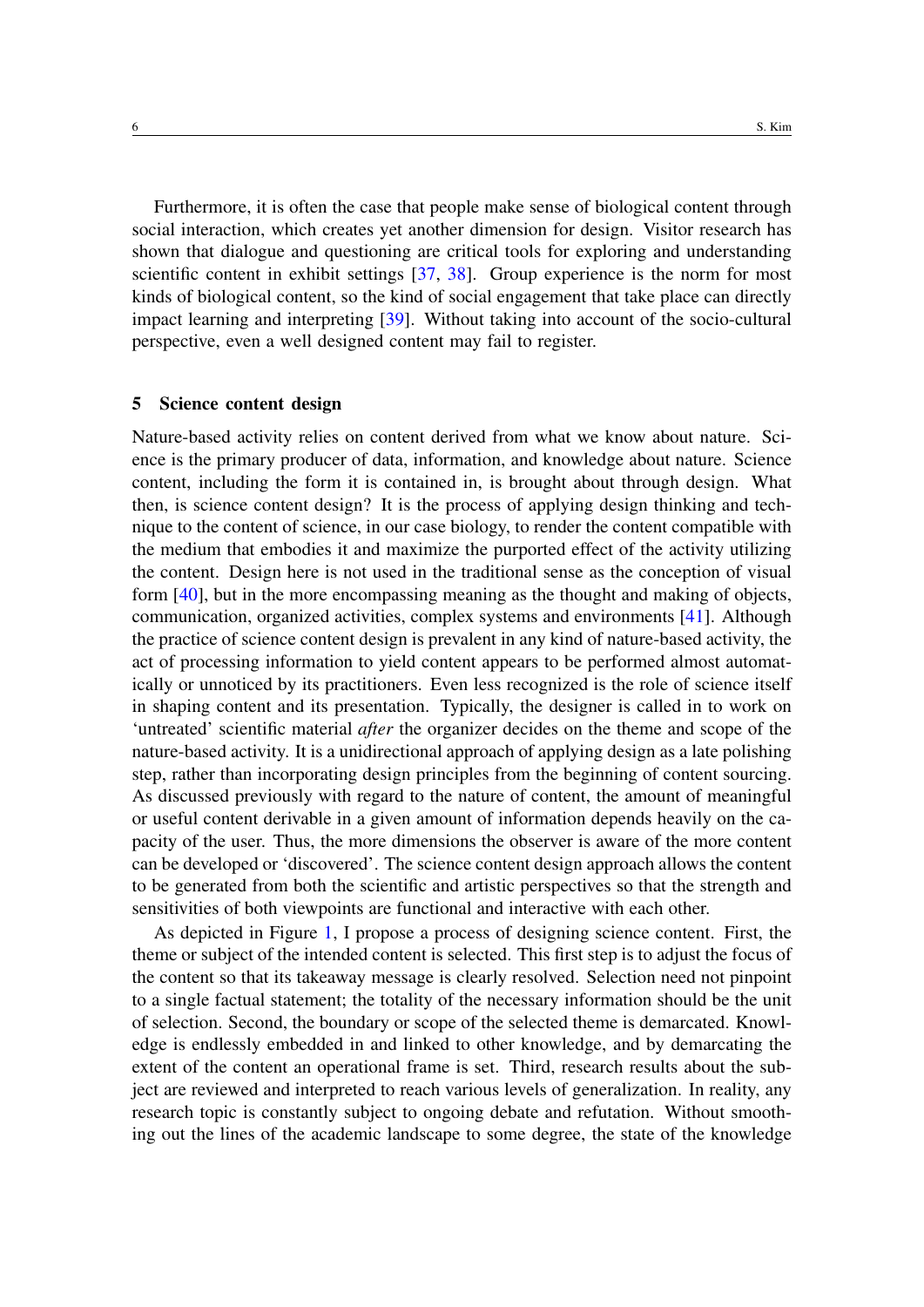

<span id="page-6-0"></span>Figure 1. The proposed process of science content design.

may be too coarse to be later presented in any way. Judgment skills for attaining a delicate balance between scientific objectivity and semantic narrative are critical. Fourth, the finely defined piece of content is imbued with an appropriate context. Context can be any kind of environment or setting that works as a physical or mental backdrop, including the socio-cultural matrix, to which the content is viewed against. It provides the necessary particulars and perspectives to 'make sense' of a given science content. Fifth, the content is coupled with and expressed through a medium to be materialized. The delivering of content through media should be carefully conducted so that the content's idea and appeal are captured in the best way possible. Sixth, the information elements and aesthetic elements should be allowed to mix and permeate each other. This is effectively the most interactive stage where artistic qualities influence the shaping of science content, and vice versa, to result in a chemical fusion with added value. Seventh, the fully materialized content is adapted for presentation or performance. The potential audience or end-user of the purported program should be kept in mind to take into account the interest factor so critical in nature-based activities. To encapsulate, the whole process of science content design can be thought of synergistically bringing together scientific rigor and aesthetic sensibility without compromising the merits of the respective fields.

The importance of content and the way it is presented is constantly emphasized in science education or ecotourism research, yet studies that deal with how to actually design science content remain scarce [\[42\]](#page-15-16). For instance, presenting information using a theme is highly effective for interpretation  $[4, 13, 43]$  $[4, 13, 43]$  $[4, 13, 43]$  $[4, 13, 43]$  $[4, 13, 43]$  as is well known in the wildlife tourism literature, but it is not clear how to develop a theme taking advantage of the information resource base *and* make it aesthetically effective at the same time. As Ham & Krumpe (1996) note, "communication that develops a theme advocates a belief" [\[44\]](#page-15-18) thus the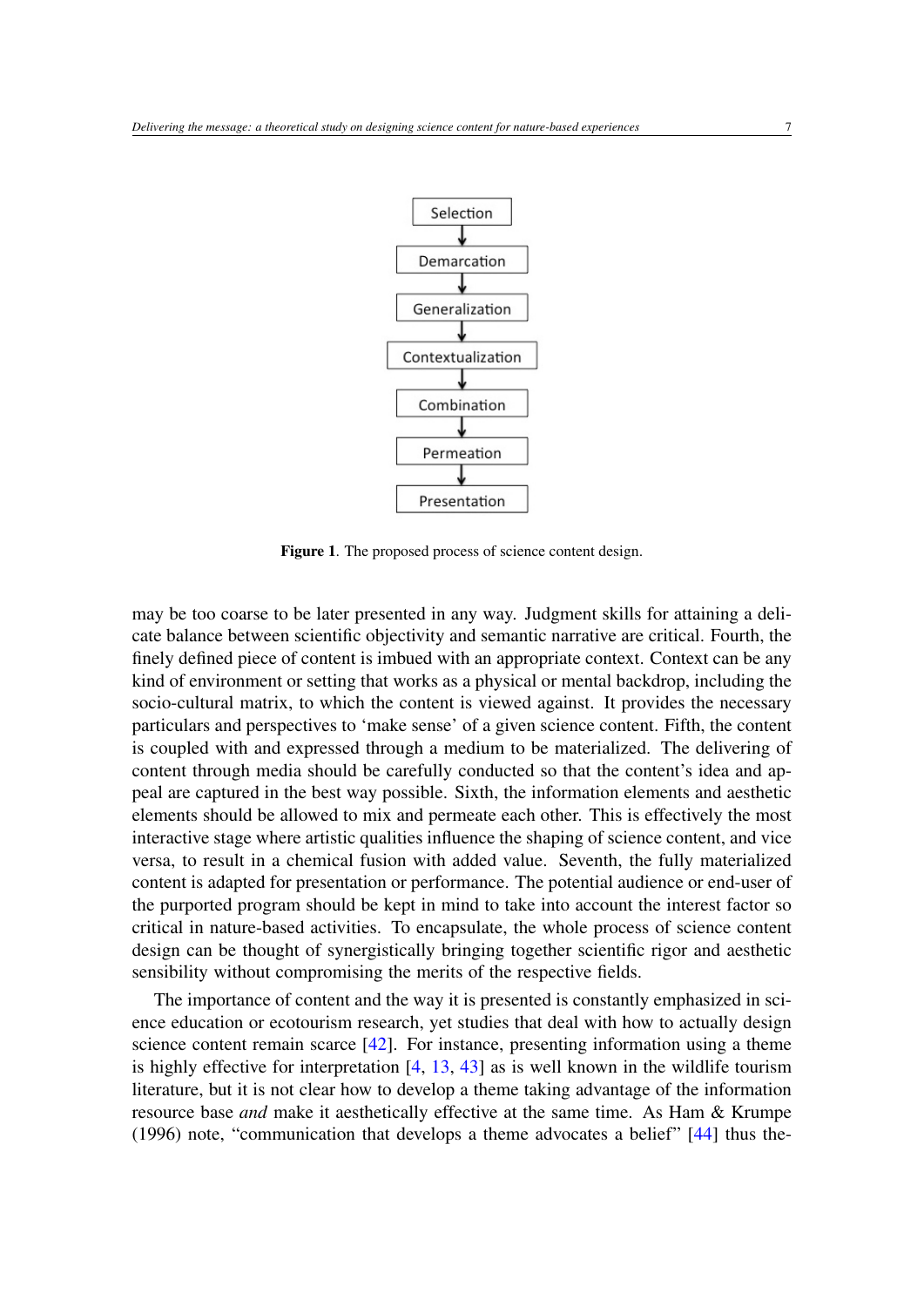matic interpretation should be inspired from the science that forms the knowledge basis. However, this is not to say that themes should be strictly scientifically defined, but that by consulting the design approach to science content one can create themes that tap into the aesthetical resources of science. Although this aesthetic side of creating and presenting science content is crucial in creating effective nature experience, it is still considered separate from the science content itself or even subordinate to it [\[45\]](#page-15-19). This presents a deep misunderstanding of the nature of science and an enormous lost opportunity for producing high-quality science content. Enhanced learning and positive conservation attitudes through nature-based activities result from a state of mindfulness of the participant, which is induced by characteristics and structure of the content  $[46]$ . Furthermore, aesthetic elements of the medium that presents science content can affect how the recipient accepts and understands the science itself [\[47\]](#page-15-21).

#### 6 Practical biological content design

#### *6.1 Design techniques for biological content*

Nature-based activities such as zoos, aquariums, museums, wildlife tours, science classes, field trips, and exhibitions all use and depend on science content from the field of biology to a certain degree. What kind of biological content is utilized and consumed in these activities? Commonly used biological content can be summed up in a few categories  $(Table 1)$  $(Table 1)$ .

For example, a typical museum specimen display tends to present structural or systematic content focusing more on anatomical features of an animal, while a typical wildlife tour will tend to offer taxonomic content concentrating on the features or habits of a sighted species. This grouping of content shows that the broad *types* of biological knowledge may not be as diverse as one might expect. Of course, the particulars of biological content for nature-based activities would be infinite, but whatever the subject, the information typology itself does not boast a range wide enough for biological content design to simply make use of what is available. In fact, it is this repetitious nature of information type that, when offered without it being well processed or designed, can cause a diminish in interest of the content. Visitors to zoos see numerous panels that differ little in the type of information given, say, on the animal's habitat, and thus after a few readings may merely remember that 'animals live somewhere'. The relationship between an animal and its habitat is a rich source of fascinating information but unfortunately is not exploited at all in this hypothetical case. Nature experiences rely heavily on interesting biological content that can capture the attention of an audience rather than factual or raw information [\[2,](#page-14-1) [42\]](#page-15-16). The biological content needs to be effectively designed, or interpreted, and yet be scientifically sound at the same time.

In what ways, then, is biological content designed? Several design techniques or guidelines can be applied throughout the design process of science content (Image 1). Pierssene (1999) provides some techniques useful for designing content in the aptly named chapter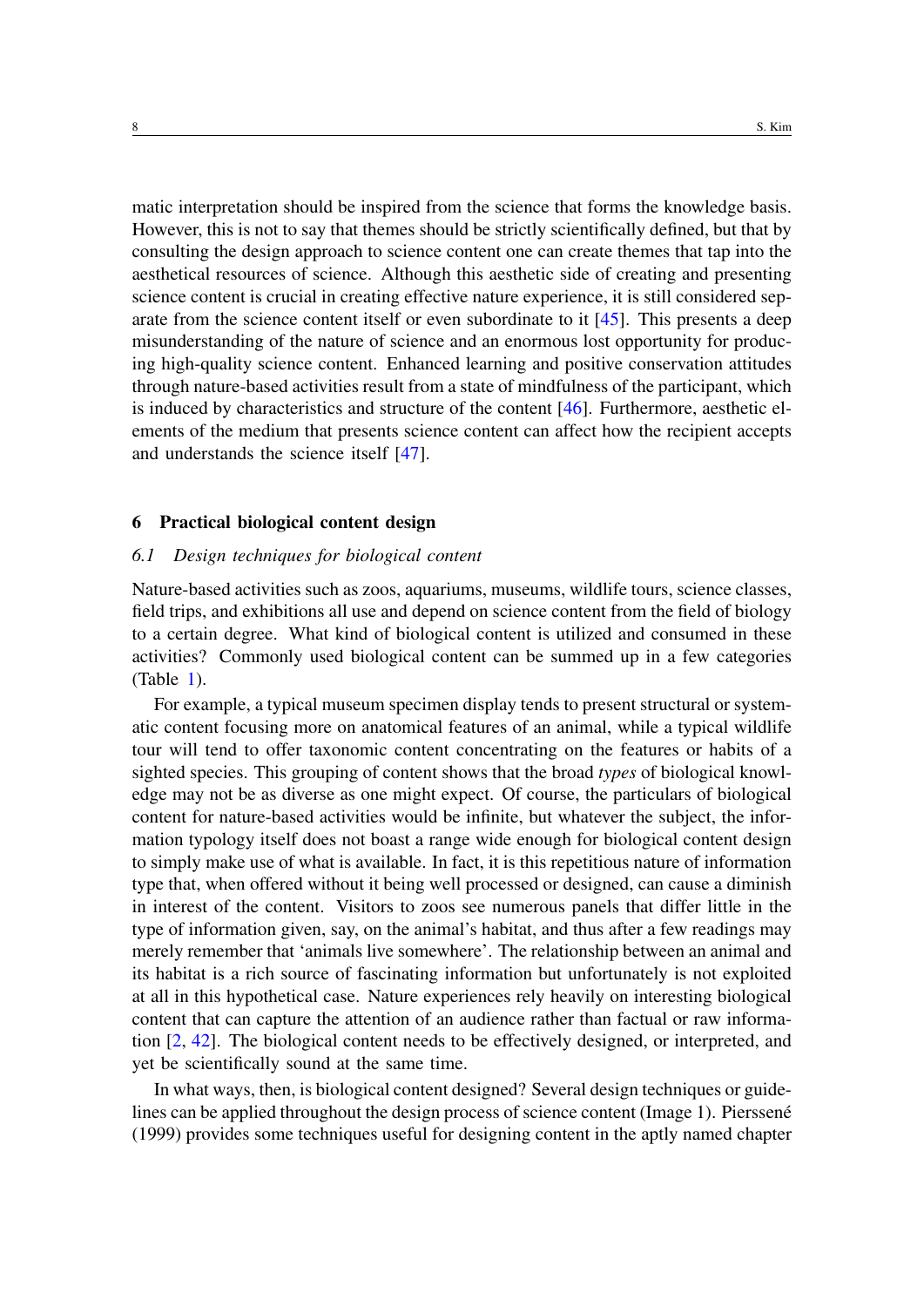| Content type   | Description                                                                    |
|----------------|--------------------------------------------------------------------------------|
| Structural     | Structure or constituent elements of biological entities such as cell, tissue, |
|                | organ, organism, population or community                                       |
| Relational     | Inter-individual or species relationships such as competition, predation,      |
|                | cooperation, commensalism, parasitism, etc.                                    |
| Systematic     | Functional aspects or mechanisms of natural systems such as organ sys-         |
|                | tems, mating systems, ecosystems, etc.                                         |
| Historical     | Evolutionary or historical accounts of lineages, adaptations, speciation,      |
|                | extinction, etc.                                                               |
| Morphological  | Physical configuration or distinct appearances of body, bodily parts, or       |
|                | extended phenotypes                                                            |
| Comparative    | Interpreting different size, scale, and other abilities based on comparison    |
|                | between individuals or species                                                 |
| Geographical   | Assemblage or composition of flora or fauna due to geographical forces         |
|                | or unique habitat characteristics                                              |
| Taxonomic      | Detailed information of natural history, behavior, and ecology unique to       |
|                | distinct taxonomic groups                                                      |
| Situational    | Plight or conservation status of biological entities                           |
| Methodological | Scientific methods used to study and analyze living forms and systems          |

<span id="page-8-0"></span>Table 1. The major types of biological content used in nature based activities.

"Frog into prince: turning information into interpretation" in his book on environmental interpretation [\[10\]](#page-14-8). Effective interpretation focuses more on the how and why something occurs rather than the mere what and when of events, it utilizes a theme that implies selection of that particular theme and a rejection of alternatives, and employs various hooks such as curiosity, movement, humanity, involvement, shock, superlatives, gadgetry, and novelty [\[10\]](#page-14-8). Analogies or metaphors are also powerful tools to present content in a new light and influence the nature of the recipient's understanding [\[16,](#page-14-14) [48\]](#page-15-22). In the case of nature tourism, it is important that emphasis is placed on relationships between organisms rather than concentrating on species identification [\[49\]](#page-15-23), and to "present a whole rather than a part" [\[4\]](#page-14-3). Using the surprise factor or conflicts are also useful techniques [\[46\]](#page-15-20). Artistically representing science itself can be viewed as a design technique that offers multi-sensory ways of processing content [\[50\]](#page-16-0).

A crucial approach in designing biological content is to apply aesthetic critique. What I mean by aesthetic critique is the act of capturing the essence or salient features of a content and articulating how a given content can or should be appreciated [\[51\]](#page-16-1). Rolston (1987) offers an excellent example of this aesthetics of nature, focusing on the experience of wildlife. For instance, the fact that it is difficult to see a wild animal is given significance because this "probability, improbability, and contingency" are precisely what makes the experience genuine [\[28\]](#page-15-2). The fleeing response of wild animals are interesting on their own because it shows they "are subjects. . . the aesthetic experience differs because of reciprocity... wildlife have, so to speak, points of view" [\[28\]](#page-15-2). Even the pres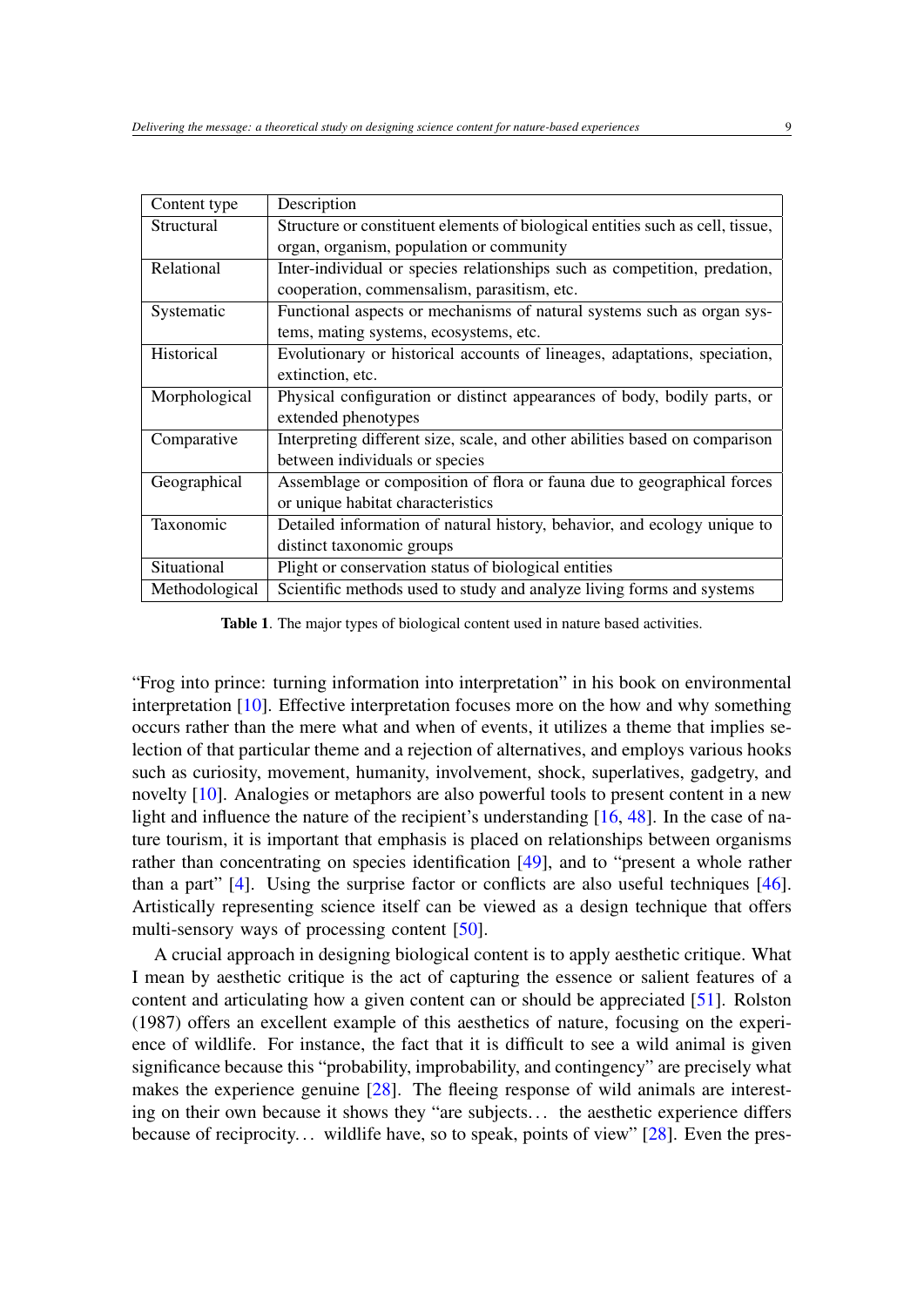ence itself of an adult animal signifies the developmental success of that individual and its strive towards an adaptive ideal of that species, which constitutes a "coupling of aesthetics with genetics and evolutionary ecology" [\[52\]](#page-16-2). Aesthetical critique such as the above can transform the ways wildlife is experienced because it offers novel perspectives to appreciate natural phenomena such as distribution or adulthood in animals. We can simply state factual information about an animal's behavior only to confine its significance to just that, mere facts. As such critique concentrates on the essence of content and reaches deep inside to make sense of what the content is truly about, it is more important than general design techniques that focus more on making the content attractive or entertaining.

In a similar fashion, I propose several principles of designing biological content that help strengthen the meaning or significance of the information while enhancing its interest value. Of course, the following is by no means an exhaustive list of design techniques that can be used, but simply serve as guidance to how content can be developed. I also point out that the techniques are content-centered and do not cover user-social dimensions as it exceeds the scope of this study.

Extraction: identifying the core message of a body of knowledge and presenting it in a purified form. Predation plays a role in maintaining species diversity as evidenced in Paine's (1966) classic study of coastal rock pools. The presence of the starfish, the top predator in this ecosystem, determined whether the number of any one species becomes dominant over others [\[53\]](#page-16-3). Although the study clearly shows the connection between predation pressure and the species composition, it is necessary to single out this 'positive side' of predation that runs counter to its generally negative conceptions and point out that the effect of a predatory act is not limited to nourishing the predator but also reaches further by affecting the ecological community.

Composition: composing the critical components of content in a way that maximizes the structural coherency and thus its semantic impact. In some cases, succinct summarizing of a study can reduce its interesting dimensions, which may aid in grasping the significance of the research. Seyfarth and Cheney's (1980) study on the alarm calls of vervet monkeys showed how different types of predators elicit different types of acoustic signals and subsequent behavior [\[54\]](#page-16-4). Rather than presenting the information in such a compressed form, it is far more effective to match each predator to each avoidance behavior, and also to combine the additional findings of mistaken calls made by juvenile individuals and their ontogeny to solidify the findings as a whole. The same applies to showing the 'step-by-step' nature of education in the teaching behavior of meerkats [\[55\]](#page-16-5), or the hammer-and-anvil coordination of tool using chimpanzees to crack open nuts [\[56\]](#page-16-6).

Illustration: visually demonstrating the temporal procedure or spatial configuration cogent to a phenomenon to spell out compressed stages or effects. To make sense of events resulting from diachronic or accumulative processes, it is helpful to illustrate a portion of the actual actions involved, both literally and figuratively. The peacock's tail is a classic example of sexual selection but the explanation is hardly impressive when given verbally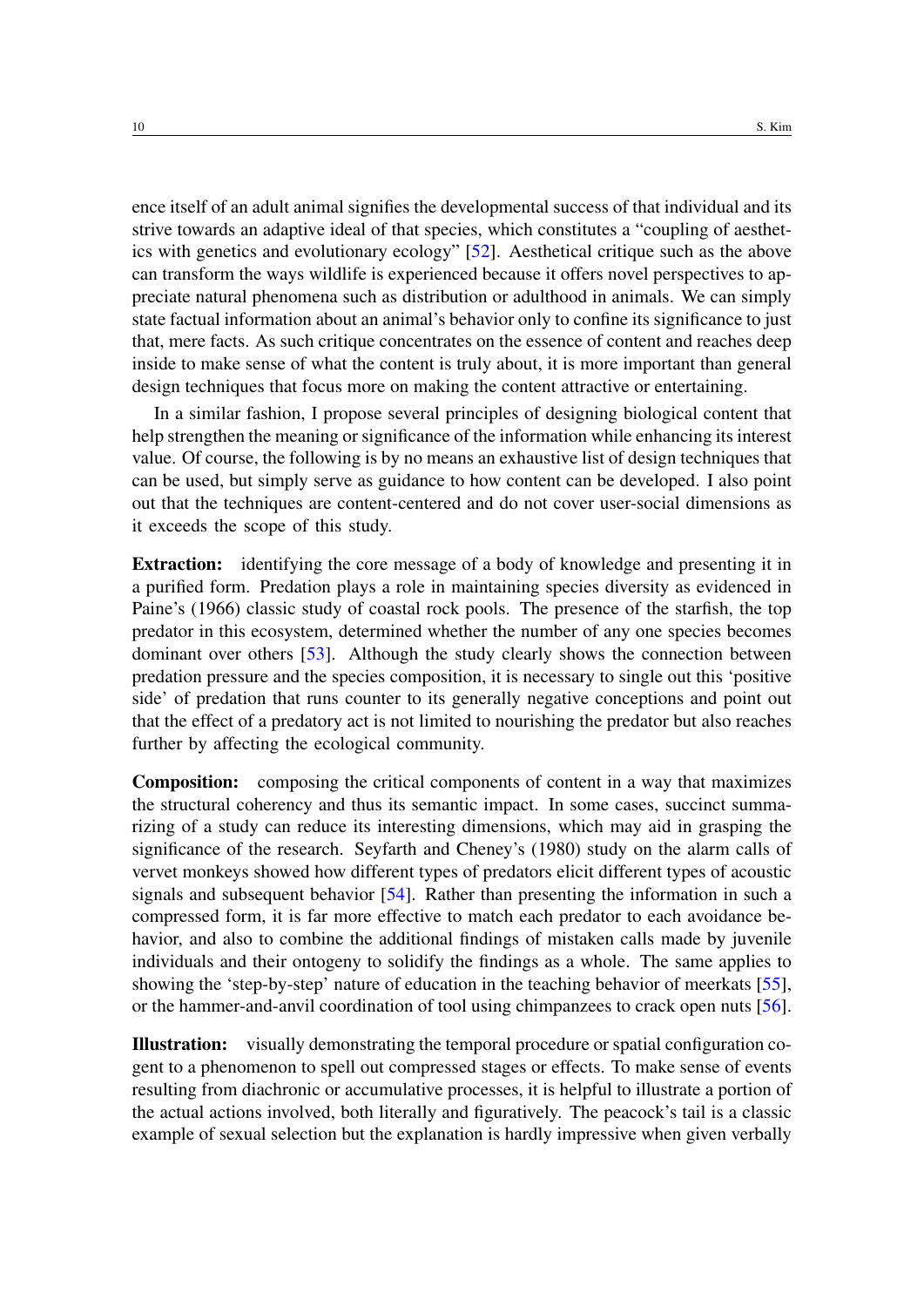as an abstract principle. By 'showing' the numerous phenotypes and selective acts made over generations, and the gradual effects of such choices in a population, one can be made to 'see' sexual selection at work. Of course, the effectiveness of this method would depend on how appropriate the selected portion is out of the whole process. Spatially illustrating habitat fragmentation would be helpful in the same manner to understand its effects on population dynamics and biodiversity.

Framework: assigning a physical or conceptual frame to phenomena that provides points of reference relevant in positioning and evaluating the information. To the untrained eye, the vast majority of scientific knowledge is too fragmentary or arbitrary to apply any kind of value or criteria. A quantitative measurement becomes relevant only when considered among a meaningful range of other values. I studied the feeding behavior of wild gibbons focusing on the variation over time in consumption of different parts of their food plants [\[57\]](#page-16-7). Although the time spent by gibbons feeding on fruits, flowers, and leaves are valuable in their own right, the numbers attain informative value when compared to other gibbons in different habitats [\[58\]](#page-16-8) or viewed under the environmental context where that feeding behavior occurs. For example, when one realizes that the feeding happens in a confined territory and the resource base cannot be expanded, or that feeding must cope with changes in extremely local food plant phenology, then simple information such as feeding time can become interesting.

Implication: interpreting what is or can be implied in biological phenomena to address the relevant relationships, mechanisms, or principles at work. Knowledge is often presented in the form consisting of visible phenomena and a causal reaction underlying it. For that reason, the visible forms are thought separately from the forces that shape them, and thus the merit of their explanations are not fully reflected when trying to interpret those forms. Pointing out what is implicit in a phenotype can help bring forth abstract relationships as real, engaging manifestations of the natural world. It is a common fact that camouflage reflects the environment of the animal that possesses it. But to read the habitat *from* the camouflage rather than vice versa, and pointing out that the camouflage of, say, a clouded leopard embodies the light scattering patterns through rainforest vegetation, presents the relationship between habitat and body markings in a whole new light.

Emphasis: accentuating the outstanding features or characteristics of phenomena to promote appreciation of the subject. In certain cases, not just the facts of the information *per se*, but the quantitative or qualitative degree of an information's aspect is critical in understanding the significance of the phenomena. The unlikeliness or difficulty of a evolutionary pathway, the fragility of an ecosystem, the degree of specialization of deep sea creatures, the complexity of food webs can be highlighted and emphasized over the details of the subject, which can function as a mental 'anchoring point' to organize the information concerned.

Narrative: applying a structure in the form of a story to the content to strengthen its structure and assist comprehension. Animals and plants can be easily given roles in sto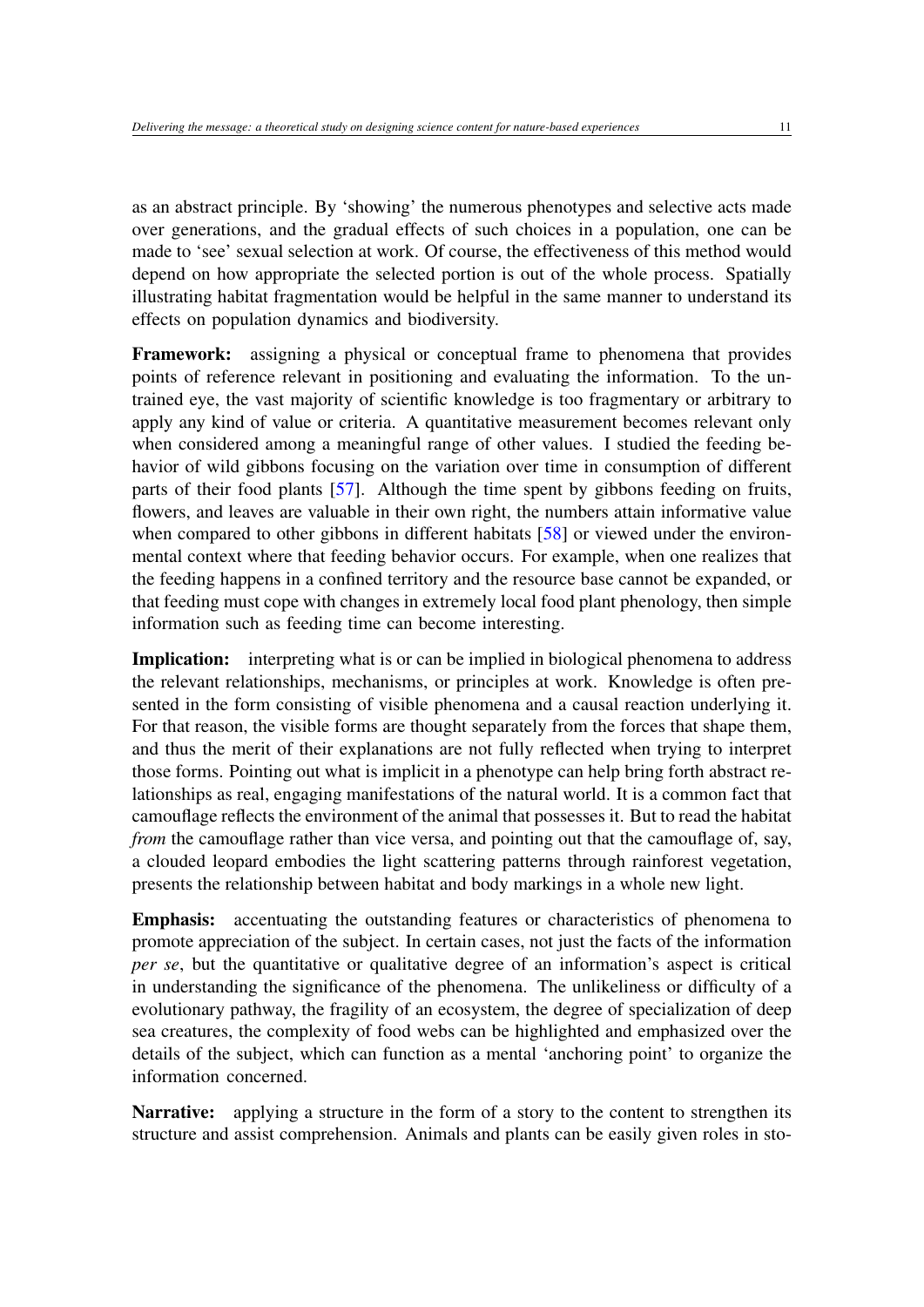ries that contain and convey scientific knowledge, but even inanimate objects such as rocks can be used in a narrative structure to enhance the results of scientific learning [\[14\]](#page-14-12). When the content is designed into a story, it need not retain all the elements of typical fiction; introduction, development, turn and conclusion. As long as the content is unfolded through a thematic and narrative flow, the story, albeit partially constructed, will be recognizable and effective. Stories have additional value because they elicit value orientations [\[59\]](#page-16-9), which are useful in designing biological content related with emotions and priorities, such as conservation.

#### *6.2 Cases of biological content design*

In the real world, biological content has to be presented in some kind of physical form. Verbal explanation by a guide or instructor is a common and effective way to convey knowledge, and its content can be carefully designed just like with any other communicative media. Effective speech, however, is also a trait closely linked to individual talent and personality which may not be applicable generally. In order to make explicit the content and how they are processed, I have chosen a few examples of biological content design in forms of exhibitions or visiting facilities in the United Kingdom that cover a variety of nature experiences. I have given detailed accounts of each case and the points cogent to analyzing them from a content design perspective.

#### The Cocoon, Museum of Natural History, London

Built as an expansion to the renowned Natural History Museum in London, this facility makes direct use of science research itself as its main exhibit by tapping into the institute's resources it is based on. Openly claiming to "blur the boundaries between the public galleries and behind-the-scenes science", the centre brings forth biologists and their research world to the display window who guide visitors to get hands-on experience in various fields such as invertebrate taxonomy or tropical botany. Here, the fact that actual scientists, perhaps residing at that very moment in the adjoining building, present biology from a *personal* perspective is the critical framework. This engages the viewer in a way very different from exhibits that rely on non-personal narratives and allows the viewer to identify her/himself with that expert, and thus also with the subject matter. The field trip section at the end of the tour is the best example of science content design in the facility, in the sense that it employs various design techniques successfully. For example, the viewer can place her/himself in the shoes of a tropical botanist to organize a field trip to collect plant specimens. Starting from paperwork such as obtaining research permits, you are instructed to go through all the necessary steps as a real biologist would have to in preparing for such an expedition, and through this learn about what and how tropical plants are studied. The stage of preparation is singled out from the entire research process and emphasized because it highlights the various aspects involved in professional research. Components related to taking care of administration and checking appliances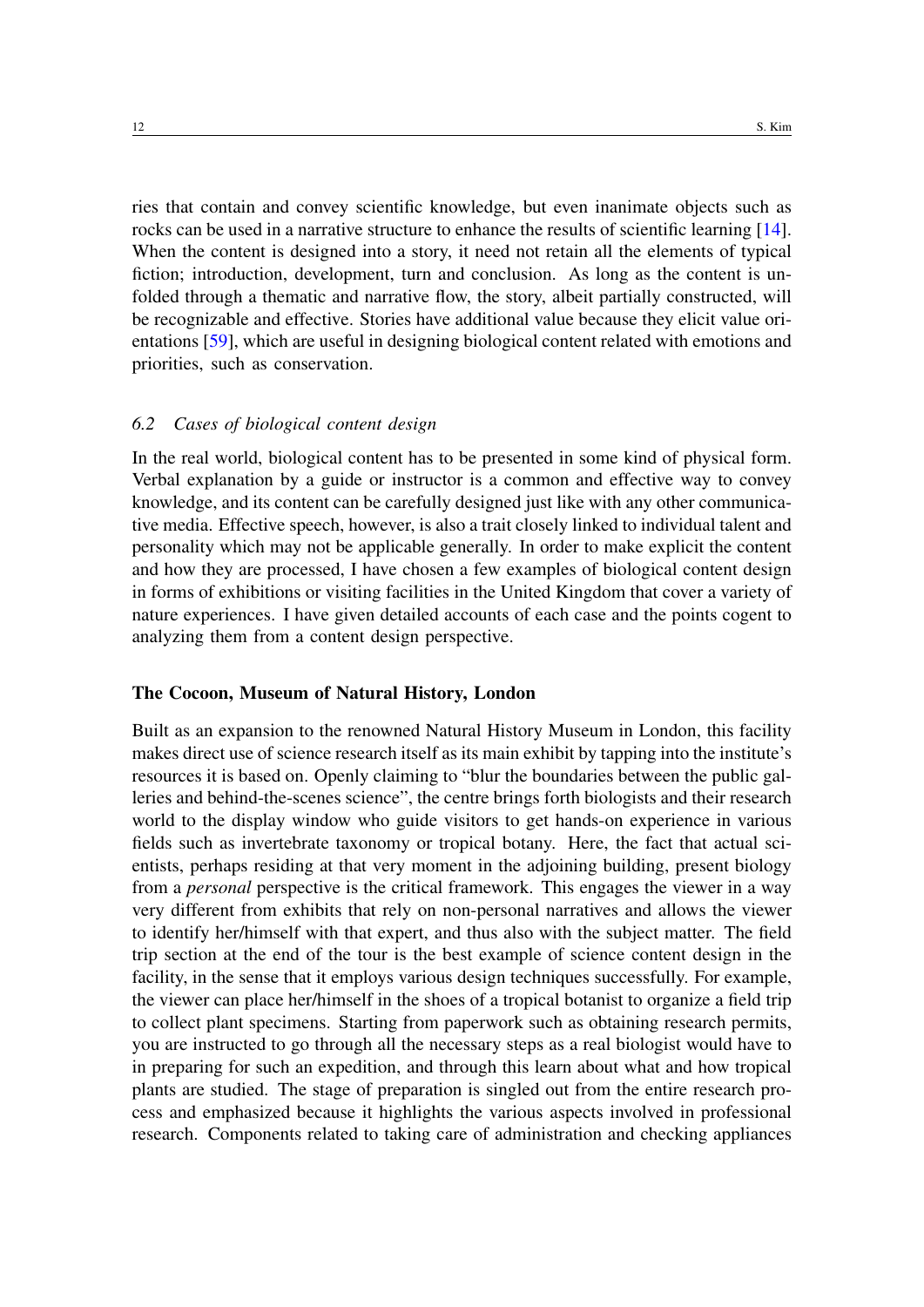

Figure 2. The interactive virtual desk of the field trip experience in the Cocoon, Natural History Museum in London.

<span id="page-12-0"></span>are selected and composed to render an organized picture of the actual activity. These features are projected on a virtual desk of a biologist where letters are opened, calls answered and bags are packed, which vividly illustrate the physical reality of field science and enhances its presentation value (Figure [2\)](#page-12-0). To promote involvement, choices are given to the participant throughout the tour, such as what clipping tools to bring for cutting up samples. Each choice has its consequence as demonstrated at the end, which reveals its significance in light of the purpose and condition of the fieldwork that is described.

#### WWT Wetland Centre, London

For outdoor centers that depend on free moving wildlife, it is somewhat difficult to provide well-designed scientific content. Not only because the animals themselves are the focus of the visitor's experience rather than the knowledge about them, but also because designing content usually implies a degree of control over its material. The Wetland Centre of WWT, London, offers an example of utilizing the dynamic coming and goings of waterfowl as their main content in the observatory tower, by applying an analogy between migratory birds and commercial air travel. Shown on the wall are 'flight information' for various wetlands across Europe, while the deck looks out onto the main watershed in the reserve. Even though it is very unlikely for a visitor to catch the exact moment of a bird's arrival, the airport context primes the observer to 'read' the significance of migration, and the importance of the center itself. In an interactive panel at the deck birds are given passports, complete with name, origin, and occupation, that further convey information about the species (Figure [3\)](#page-13-0). It is a classic example of a themed interpretation of wildlife phenomena based on analogy to design the biological content of interest.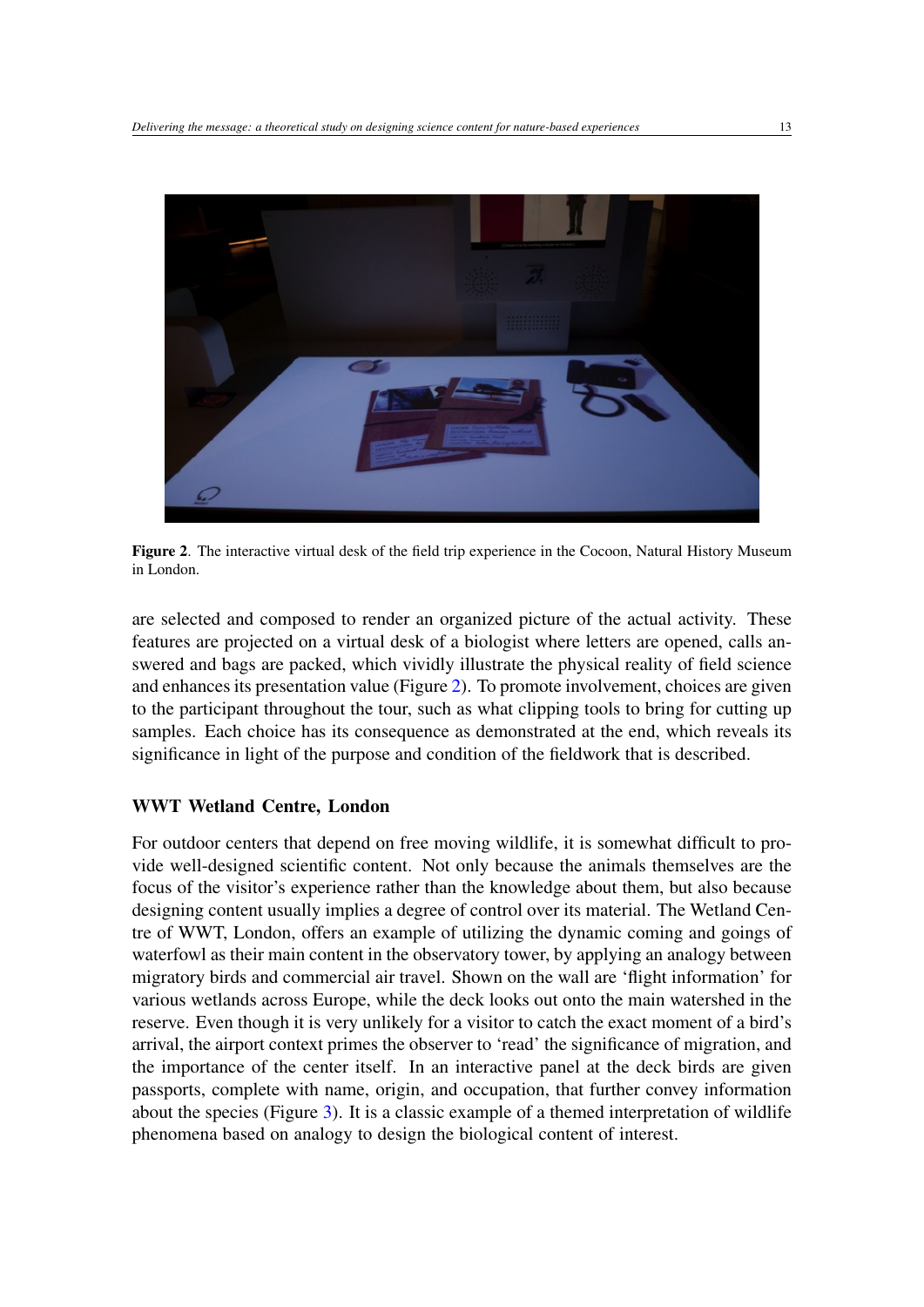

Figure 3. The airport-themed observatory tower and information panel of the WWT Wetland Centre in London.

#### <span id="page-13-0"></span>7 Conclusion

Knowledge about the natural world is the essential subject matter of all nature-based activities, but if it is simply given without the content and presentation being designed appropriately, the information may fail to make an intellectual or emotional impact, or even be paid any attention at all. While scientific research produces the knowledge itself, I suggest that the content should be viewed from an aesthetic perspective and be subjected to various design techniques without compromising its scientific validity, if it is to be efficiently conveyed to the wider public. I have proposed some ways of approaching and applying science content design focusing on macro-biological disciplines that are among the most popular and accessible fields in science, which are also critically important in promoting public awareness to address pressing environmental issues. Current design of exhibits or experiences can benefit by adopting the science content design perspective for the entire development process to maximize the fusion between the arts and sciences. Future research may be aimed to establish a balanced relationship between actual information and the design applied, as there is a noticeable trend towards an overtly 'fun seeking' type of displays, where only the user-interface or attraction value is considered at the expense of scientific knowledge.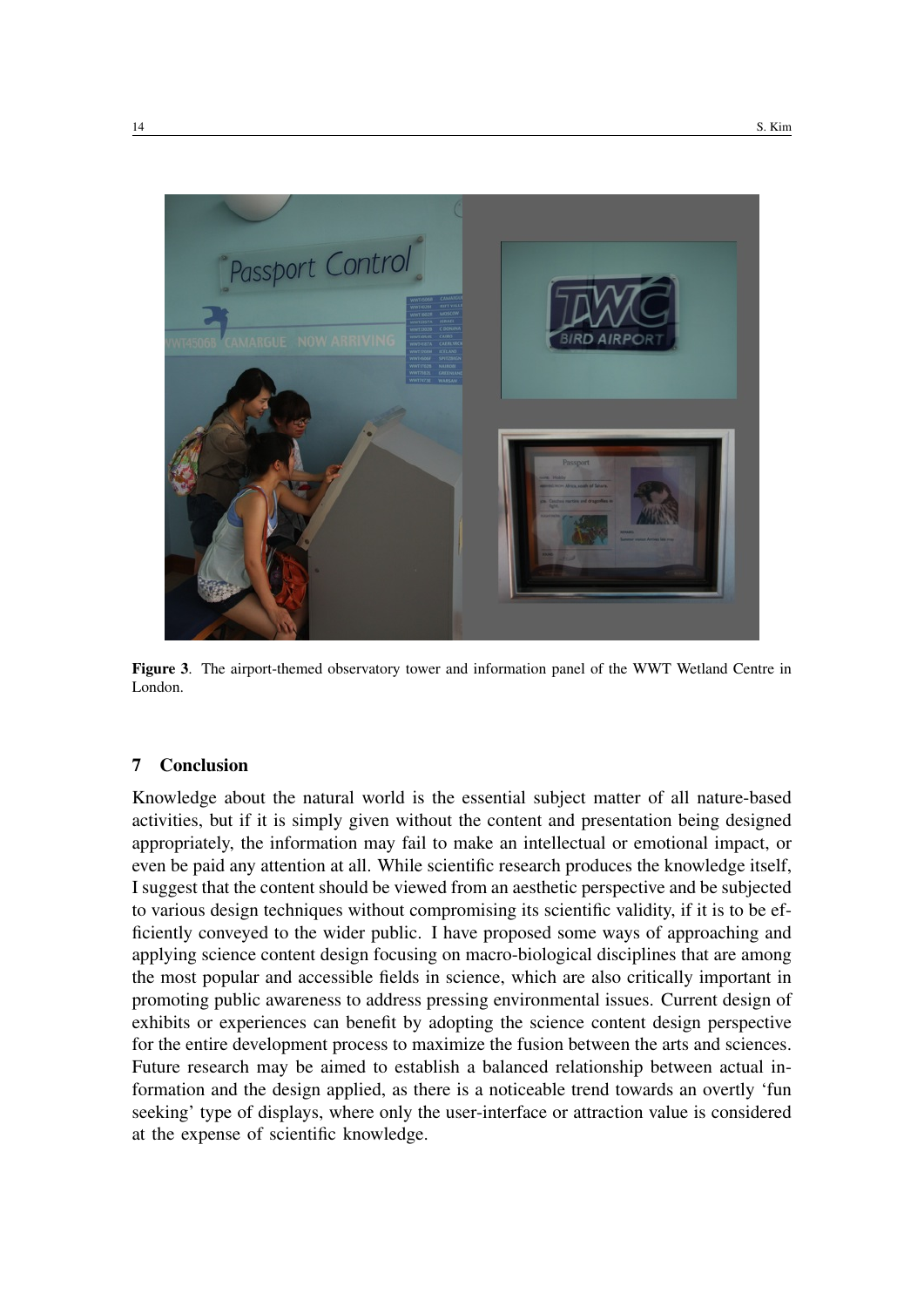#### References

- <span id="page-14-0"></span>[1] M.B. Orams (1994), "Creating effective interpretation for managing interaction between tourists and wildlife", *Australian J. of Environmental Education* 10: 21–34.
- <span id="page-14-1"></span>[2] S. Ham and B. Weiler (2001), *100,000 beating bird hearts: tourism, wildlife and interpretation*, paper presented at *First National Conference on Wildlife Tourism*, Australia, 28–30 October 2001.
- <span id="page-14-2"></span>[3] The International Ecotourism Society (2000), *Ecotourism statistical fact sheet*, <http://www.active-tourism.com/factsEcotourism1.pdf> (retrieved 11 October 2013).
- <span id="page-14-3"></span>[4] G. Moscardo (1998), "Interpretation and sustainable tourism: functions, examples, and principles", *The J. of Tourism Studies* 9: 2–13.
- [5] B.W. Ritchie, N. Carr and C. Cooper (2003), *Managing educational tourism*, Channel View Publications, Clevedon, England.
- <span id="page-14-4"></span>[6] J. Parker and R. Ballantyne (2004), "Is educational leisure a contradiction in terms? Exploring the synergy of education and entertainment", *Annals of Leisure Research* 7: 54–71.
- <span id="page-14-5"></span>[7] G. Moscardo, B. Woods and R. Saltzer (2004), "The role of interpretation in wildlife tourism", in K. Higginbottom ed., *Wildlife Tourism: impacts, management and planning*, Common Ground Publishing, Australia, pp. 231–251.
- <span id="page-14-6"></span>[8] [http://www.ahi.org.uk/www/about/what](http://www.ahi.org.uk/www/about/what_is_interpretation)\_is\_interpretation (retrieved 3 October 2013).
- <span id="page-14-7"></span>[9] F. Tilden (1977), *Interpreting Our Heritage*, 3*rd* ed, North Carolina Press, Chapel Hill, U.S.A. .
- <span id="page-14-8"></span>[10] A. Pierssené (1999), *Explaining Our World*, E & FN Spon, London, U.K. .
- <span id="page-14-9"></span>[11] Y. Edwards (1979), *The land speaks: organizing and running an interpretation system*, The National and Provincial Parks Association of Canada, Toronto, Canada.
- <span id="page-14-10"></span>[12] M.B. Orams (1996), "Using interpretation to manage nature-based tourism", *J. Sustain. Tour.* 4: 81–94.
- <span id="page-14-11"></span>[13] I.L. Kuo (2002), "The effectiveness of environmental interpretation at resource-sensitive tourism destinations", *International J. of Tourism Research* 4: 87–101.
- <span id="page-14-12"></span>[14] M. Girod, C. Rau and A. Schepige (2003), "Appreciating the beauty of science ideas: Teaching for aesthetic understanding", *Sci. Educ.* 87(4): 574–587.
- <span id="page-14-13"></span>[15] J. Dewey (1934), *Art as experience*, Putman's, New York, U.S.A. .
- <span id="page-14-14"></span>[16] M. Girod and D. Wong (2002), "An aesthetic (Deweyan) perspective on science learning: case studies of three four graders", *Elem. School J.* 102(3): 199–224.
- <span id="page-14-15"></span>[17] P. Jackson (1998), *John Dewey and the lessons of art*, Yale University Press, New Haven, U.S.A. .
- <span id="page-14-16"></span>[18] K. Pugh (2002), "Teaching for transformative experiences in science: an investigation of the effectiveness of two instructional elements", *Teach. Coll. Rec.* 104(6) 1101–1137.
- <span id="page-14-17"></span>[19] K. Pugh and M. Girod (2007), "Science, art, and experience: constructing a science pedagogy from Dewey's aesthetics", *J. of Science Teacher Education* 18: 9–27.
- <span id="page-14-18"></span>[20] M. Greene (1995), *Releasing the imagination: essays on education, the arts, and social change*, Jossey-Bass, San Francisco, CA, U.S.A. .
- <span id="page-14-19"></span>[21] K. Pugh, L. Linnenbrink-Garcia and K.L.K. Koskey et al. (2010), "Motivation, learning, and transformative experience: a study of deep engagement in science", *Sci. Educ.* 94(1): 1–28.
- <span id="page-14-20"></span>[22] <http://publicdomainreview.org/2013/09/19/ernst-haeckels-radiolaria-1862> (retrieved 3 October 2013).
- <span id="page-14-21"></span>[23] S. Wilson (2010), *Art + Science*, Thames & Hudson, London, U.K. .
- <span id="page-14-22"></span>[24] D. Rothenberg (2012), *Survival of the beautiful*, Bloomsbury, London, U.K. .
- <span id="page-14-23"></span>[25] E.O. Wilson (1984), *Biophilia*, Harvard University Press, Cambridge, U.S.A. .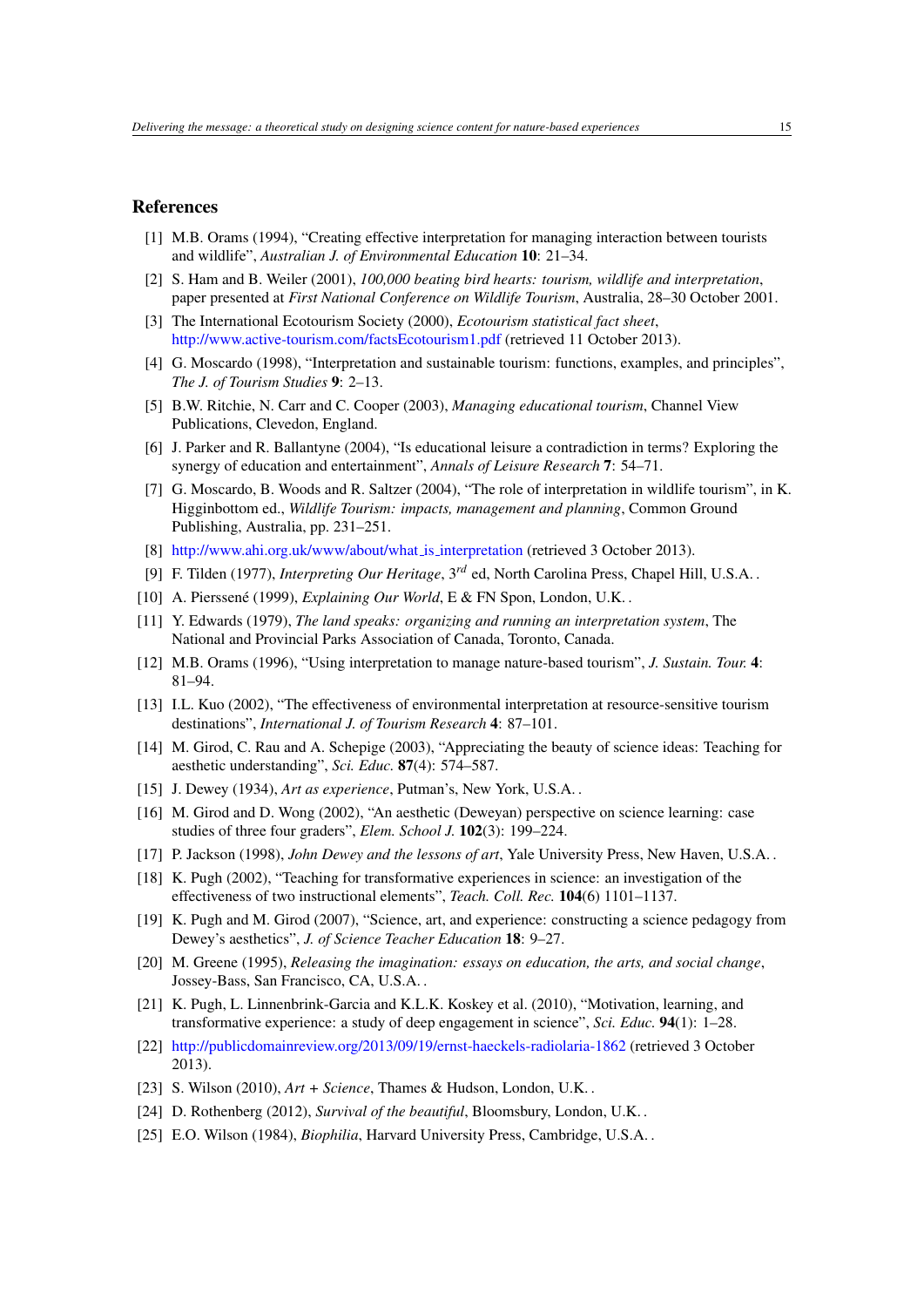- <span id="page-15-0"></span>[26] J.H. Heerwagen and G.H. Orions (1993), "Humans, habits, and aesthetics", in S.R. Kellert and E.O. Wilson eds., *The biophilia hypothesis*, Island Press, Washington, U.S.A., pp. 138–172.
- <span id="page-15-1"></span>[27] S.R. Kellert (1993), "The biological basis for human values of nature", in S.R. Kellert and E.O. Wilson eds., *The biophilia hypothesis*, Island Press, Washington, U.S.A., pp. 42–72.
- <span id="page-15-2"></span>[28] H. Rolston (1987), "Beauty and the beast: aesthetic experience of wildlife", in D.J. Decker and G.R. Goff eds., *Valuing wildlife: Economic and social perspectives*, Westview Press, Boulder, U.S.A., pp. 187–196.
- <span id="page-15-3"></span>[29] <http://www.merriam-webster.com/dictionary/content> (retrieved 10 October 2013).
- <span id="page-15-4"></span>[30] C.E. Shannon and W. Weaver (1949), *The mathematical theory of communication*, University of Illinois Press, Chicago, U.S.A. .
- <span id="page-15-5"></span>[31] F.I. Dretske (1981), *Knowledge and the flow of information*, Basil Blackwell Publisher, Oxford, U.K. .
- <span id="page-15-6"></span>[32] R.L. Ackoff (1989), "From data to wisdom", *J. of Applied Systems Analysis* 16: 3–9.
- <span id="page-15-7"></span>[33] G.W.F. Hegel (2013) *Introductory Lectures on Aesthetics*, Digireads, U.S.A. .
- <span id="page-15-8"></span>[34] R. Eldridge (1985), "Form and content: an aesthetic theory of art", *Brit. J. Aesthet.* 25: 303–316.
- <span id="page-15-9"></span>[35] E. Fischer (2010), *The necessity of art*, Verso, London, U.K. .
- <span id="page-15-10"></span>[36] D. Rokeby (1997), "The construction of experience: Interface as content", in C. Dodsworth Jr. ed., *Digital illusion: entertaining the future with high technology*, ACM Press, New York, U.S.A. .
- <span id="page-15-11"></span>[37] D. Ash (2003), "Dialogic inquiry in life science conversations of family groups in a museum", *J. of Research in Science Teaching* 40:138–162.
- <span id="page-15-12"></span>[38] D. Ash (2004), "How families use questions at dioramas: Ideas for exhibit design", *Curator: The Museum Journal* 47: 84–10.
- <span id="page-15-13"></span>[39] C.Sanford, K. Knutson and K. Crowley (2007), ""We always spend time together on Sundays": how grandparents and their grandchildren think about and use informal learning spaces", *Visitor Stud.* 10: 136–151.
- <span id="page-15-14"></span>[40] J. Heskett (1980), *Industrial design*, Thames & Hudson Ltd, London.U.K. .
- <span id="page-15-15"></span>[41] R. Buchanan (2000), "Wicked problems in design thinking", in V. Margolin and R. Buchanan eds., *The idea of design*, MIT Press, Cambridge, U.S.A., pp. 3–11.
- <span id="page-15-16"></span>[42] R. Ballantyne and K. Hughes (2006), "Using front-end and formative evaluation to design and test persuasive bird feeding warning signs", *Tourism Manage.* 27: 235–246.
- <span id="page-15-17"></span>[43] R. Ballantyne, J. Parker, K. Hughes et al. (2007), "Conservation learning in wildlife tourism settings: lessons from research in zoos and aquariums", *Environmental Education Research* 13: 367–383.
- <span id="page-15-18"></span>[44] S. Ham and E. Krumpe (1996), "Identifying audiences and messages for nonformal environmental education-a theoretical framework for interpreters", *J. of Interpretation Research* 1: 11–23.
- <span id="page-15-19"></span>[45] R. Staiff and R. Bushell (2002), "Interpretation in national parks: some critical questions", *J. Sustain. Tour.* 10: 97–113.
- <span id="page-15-20"></span>[46] G. Moscardo (1996), "Mindful visitors: heritage and tourism", *Ann. Tourism Res.* 23: 376–397.
- <span id="page-15-21"></span>[47] R. Wexler (2008), "Onward, Christian penguins: wildlife film and the image of scientific authority", *Studies in History and Philosophy of Biological and Biomedical Sciences* 39: 273–279.
- <span id="page-15-22"></span>[48] A.S. Alfonso and J.K. Gilbert (2007), "Educational value of different types of exhibits in an interactive science and technology center", *Sci. Educ.* 91: 967–987.
- <span id="page-15-23"></span>[49] P.H. Forestell (1993), "If Leviathan has a face, does Gaia have a soul?: incorportating environmental education in marine eco-tourism programs", *Ocean & Coastal Management* 20: 267–282.